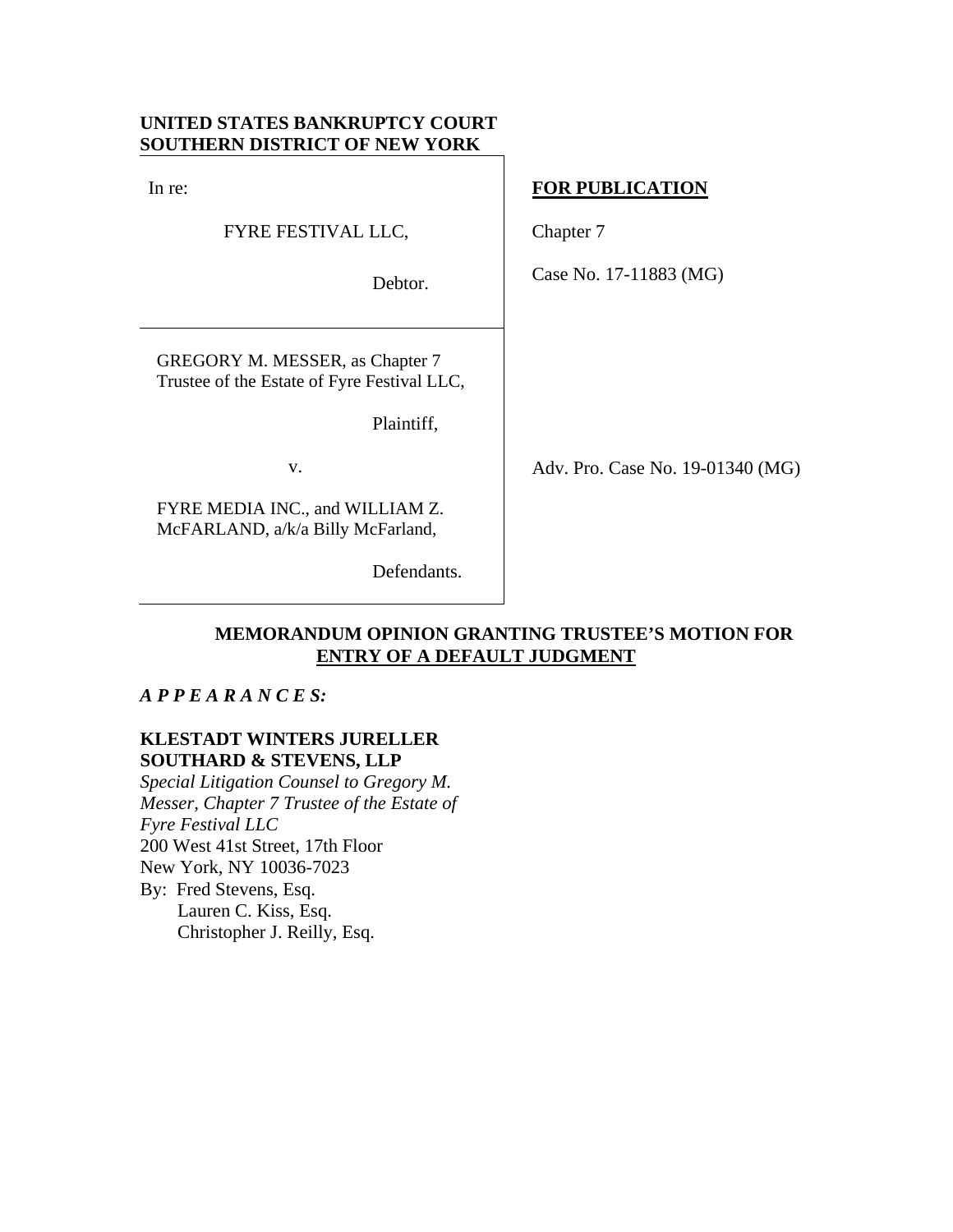### **MARTIN GLENN UNITED STATES BANKRUPTCY JUDGE**

Pending before the Court is a motion by Gregory M. Messer ("Messer" or the "Trustee") as chapter 7 trustee of the estate of Fyre Festival LLC ("Fyre Festival" or the "Debtor"), plaintiff in this adversary proceeding, seeking an order (a) declaring that (i) the funds raised for and by Fyre Festival were property of Fyre Festival, and (ii) the Trustee has the exclusive right to pursue the avoidance of any transfers of those funds by Fyre Media Inc. ("Fyre Media") or William Z. McFarland, a/k/a Billy McFarland ("McFarland," and together with Fyre Media, the "Defendants") for the benefit of Fyre Festival's bankruptcy estate, and (b) directing the entry of a default judgment against Defendants in the amounts discussed below. ("Motion," ECF Doc. # 12; "Proposed Order," *id.*, Ex. B; "Judgment," *id.*, Ex. C.) The Trustee submitted an affidavit of Fred Stevens, Esq. ("Stevens Affidavit"), in support of the Motion. (Motion, Ex. A.)

For the reasons explained below, the Court grants the Motion. A separate Order (in the form submitted by the Trustee's counsel) will be entered granting the relief requested by the Trustee and directing the entry of a default judgment for the amounts of liquidated claims as set forth below, and without prejudice to additional judgments on unliquidated claims. A separate judgment will be entered against Defendants Fyre Media and McFarland, jointly and severally, in the amount of \$10,993,267.51, and, additionally, against Defendant Fyre Media in the amount of \$3,422,079.12 (collectively, the "Liquidated Claims").<sup>1</sup>

<sup>1</sup> The Liquidated Claims include: Claim No. 1 (Declaratory Judgment – Property of the Estate – 11 U.S.C. § 541); Claim No. 2 (Fraudulent Conveyance – Actual Fraud – 11 U.S.C. §§ 544(b), 548(a)(1)(A) and 550; and NYDCL (as defined below) § 276); and Claim No. 4 (Declaratory Judgment – Exclusive Right to Pursue any Avoidance of Festival Funds Transfers). (Motion at 3 n. 3; "Complaint," ECF Doc. # 1.)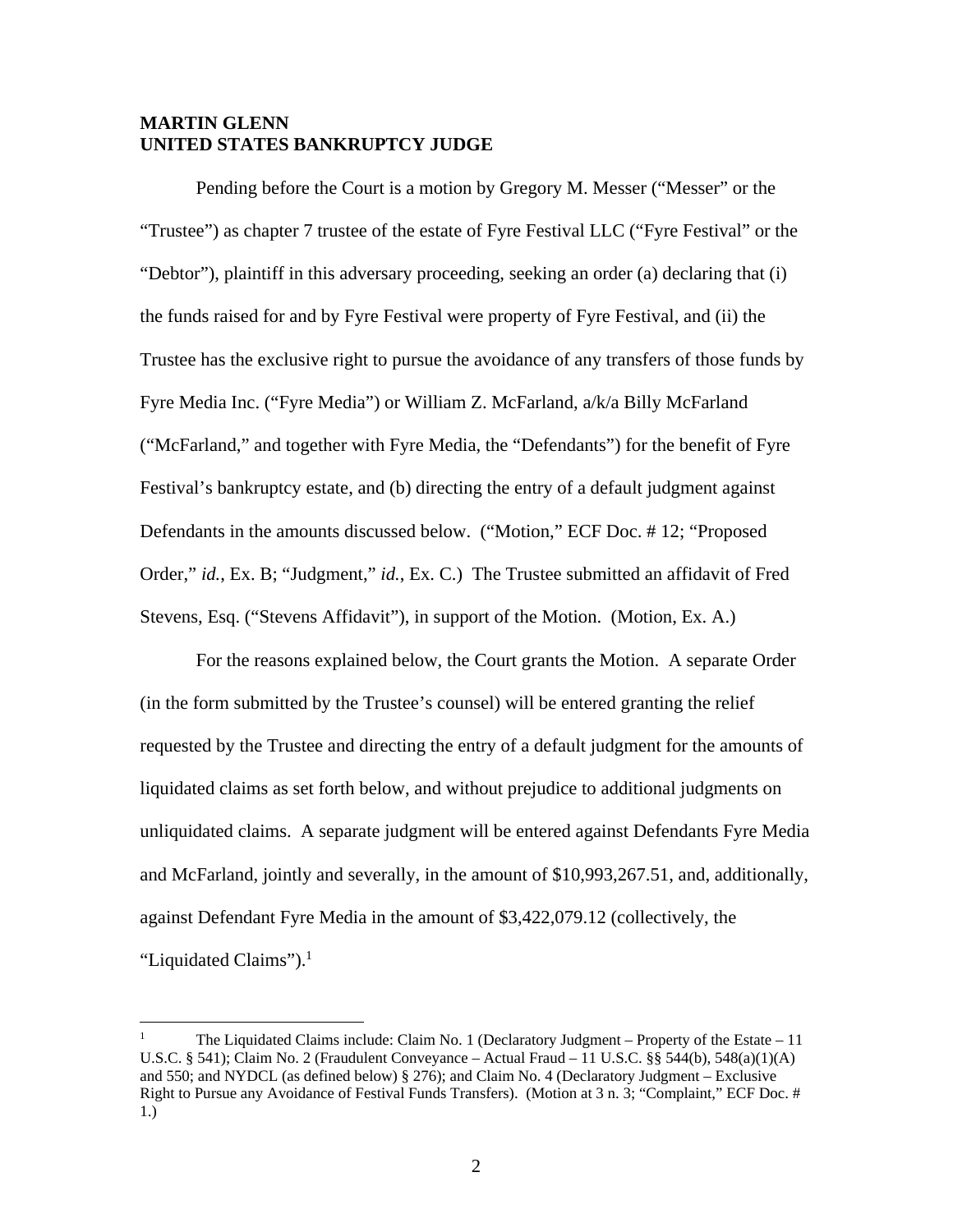#### **I. BACKGROUND**

#### **A. General Background**

On July 7, 2017 (the "Petition Date"), an involuntary petition under chapter 7 of the Bankruptcy Code was filed against the Debtor by John Nemeth, Raul Jimenez and Andrew Newman. (Motion ¶ 1.) On August 29, 2017, the Court entered the order for relief in the Debtor's case. (*Id.* ¶ 2.) On or around August 31, 2017, Messer was appointed interim trustee of the Debtor's estate. On or about November 17, 2017, Messer presided over the first meeting of creditors pursuant to section 341(a) of the Bankruptcy Code and became the permanent trustee. (*Id.* ¶ 4.) On December 13, 2017, the Court entered an order designating McFarland as the person responsible for performing the Debtor's duties under the Bankruptcy Code. (*Id.* ¶ 3.) To date, McFarland has not filed the required bankruptcy schedules or statement of financial affairs, or testified at a meeting of creditors. *(Id.)*

 On August 28, 2019, the Trustee filed the Complaint against the Defendants seeking, *inter alia*, declaratory relief, the avoidance and recovery of certain fraudulent transfers and related relief, including payment of attorneys' fees and costs, and damages for breach of fiduciary duties. (Motion ¶ 9; Complaint.) On August 30, 2019, the Clerk of the Court issued a summons requiring the Defendants to appear in this action. ("Summons," ECF Doc. # 3.) On September 5, 2019, the Summons and Complaint were personally served upon Fyre Media by first class mail at the address designated by Fyre Media with the New York State Department of State for the service of legal process. (Motion ¶ 11 (citing Stevens Affidavit ¶ 5).) The Affidavit of Service attesting to the proper service of the Summons and Complaint upon Fyre Media was filed. (ECF Doc. #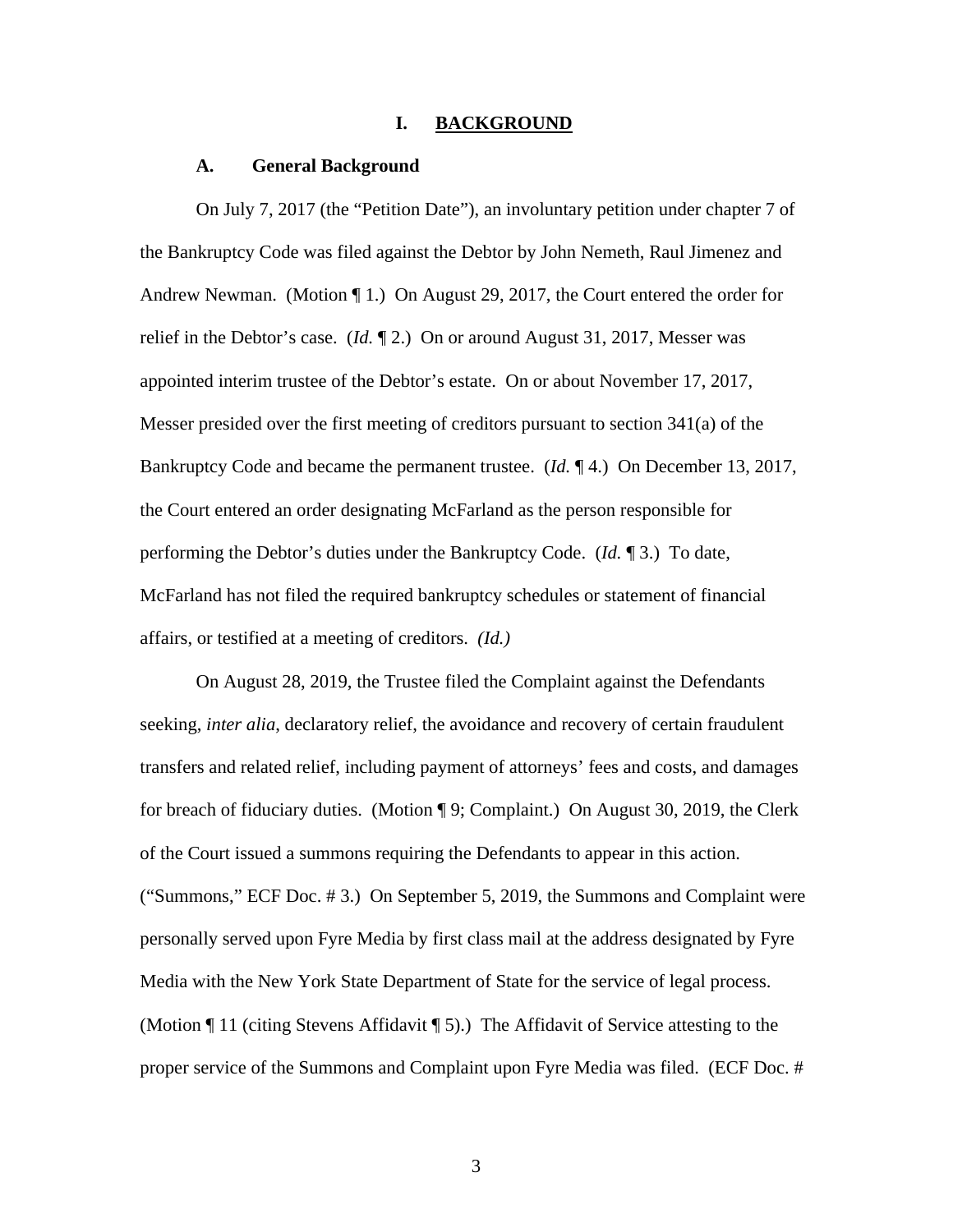4.) In addition, on September 10, 2019, the Summons and Complaint were served upon Fyre Media by first class mail by serving McFarland at his address at FCI Otisville, Federal Correctional Institution, where he was incarcerated at the time of service. (Motion ¶¶ 11–12.) A Certificate of Service attesting to the additional service of the Summons and Complaint was filed. (ECF Doc. # 5.) An Affidavit of Service attesting to the proper service of the Summons and Complaint against McFarland was filed. (ECF Doc.  $#4.$ )

The Defendants did not timely respond to the Complaint. (Motion ¶ 17.) In a September 14, 2019 letter to the Trustee's counsel, McFarland acknowledged receipt of the Summons and Complaint, accepted responsibility for repaying "every dollar owed to investors and ticket holders," and expressed his willingness to "do whatever [he] can to help and/or provide the least amount of friction for [the Trustee], creditors, and the [C]ourt." (*Id.* (citing Stevens Affidavit ¶ 13).)Accordingly, the Trustee argues that Defendants have defaulted on their obligation to respond to the Summons and Complaint, and consented to the entry of judgments. (*Id.*) On October 16, 2019, the Clerk of the Court entered certificates of default against the Defendants. (ECF Doc. ## 8, 9.)

The Trustee seeks entry of a default judgment pursuant to Federal Rule of Bankruptcy Procedure 7055(b)(2).

#### **B. The Trustee's Motion for Entry of the Proposed Order and Judgment**

First, the Trustee seeks entry of an order declaring that the funds raised for and by Fyre Festival were property of Fyre Festival. (Motion ¶ 28; Proposed Order.) The Motion states that Fyre Festival maintained only two financial accounts, which were escrow accounts maintained at First Western Trust Bank for the benefit of an air travel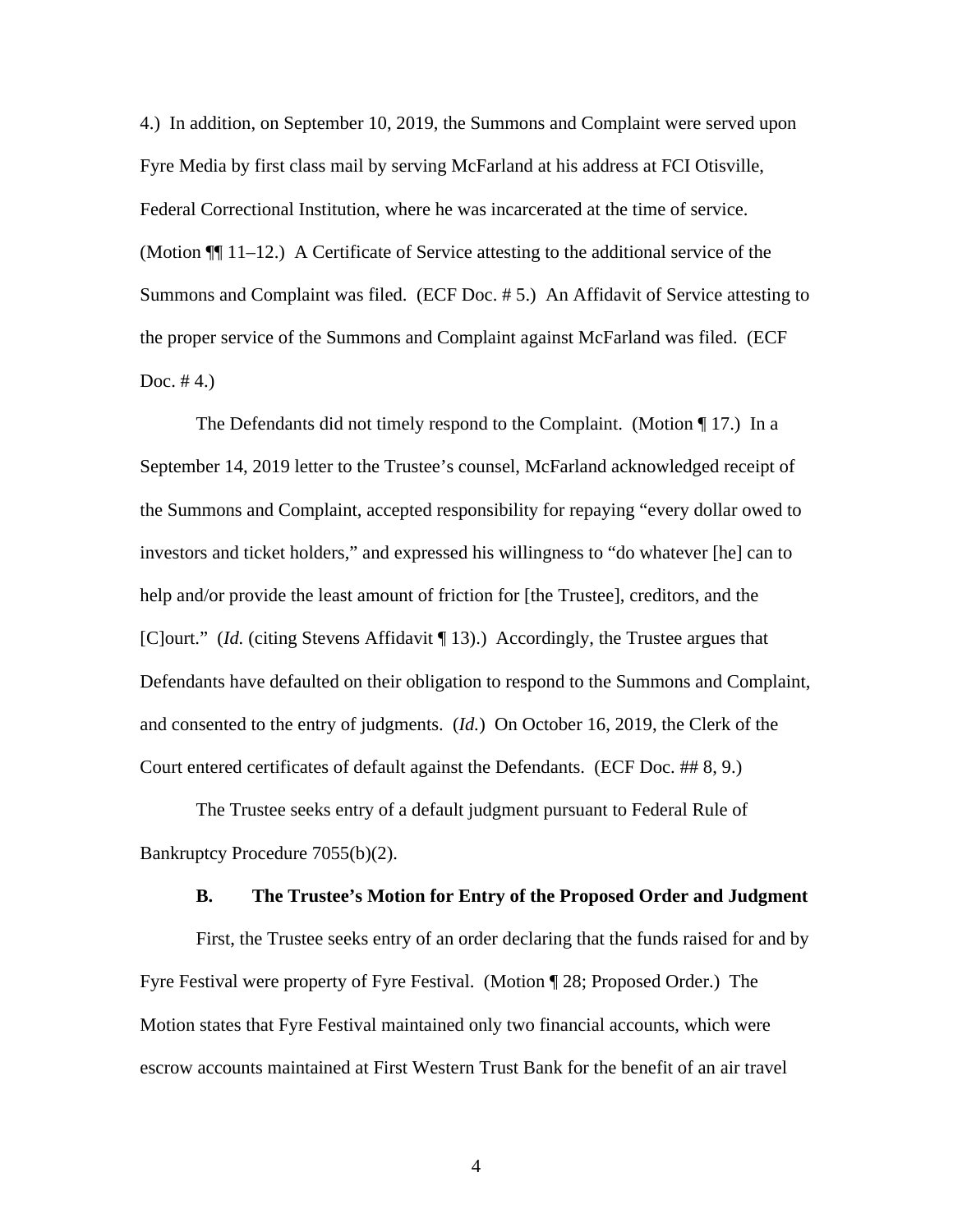vendor (the "Air Travel Accounts"). (*Id.* ¶ 23.) The Air Travel Accounts were established and used exclusively in connection with the booking of and payment for flights, a requirement of the Federal Aviation Administration. (*Id.*) The Air Travel Accounts were funded with at least \$1.8 million in Festival Funds (defined below), including three transfers identified by the Trustee in the Motion—\$1.22 million from McFarland that he received from Fyre Media; \$313,000 from Fyre Media; and \$240,000 from an alleged defrauded investor, Carola Jain. (*Id.* ¶ 24.)

All other funds raised and expended by Fyre Festival were deposited into and disbursed directly from accounts maintained by Fyre Media and McFarland. (*Id.* ¶ 25.) Not less than \$14,415,346 of Fyre Festival's funds (together with any funds borrowed by, invested in, received for the account of, or otherwise belonging to Fyre Festival, the "Festival Funds") were transferred to, deposited into and disbursed from Fyre Media's bank accounts. (*Id.* ¶ 26 (citing "Festival to Media Transfers," Complaint, Ex. A).) The Festival to Media Transfers include \$10,471,000 in transfers by investors in and lenders to Fyre Festival, \$1,404,531.86 in revenues from ticket purchasers, \$1,500,000 from a company that paid for advance ticket sales, and \$1,039,814.77 from ticket purchasers for amounts put on their prepaid wristbands (the "Fyre Bands"). (*Id.* (citing Complaint ¶ 61).) Fyre Media then made transfers of Festival Funds to McFarland ("Festival to McFarland Transfers," and together with the Festival to Media Transfers, the "Insider Fraudulent Transfers"). (Complaint, Ex. B.) The Festival to McFarland Transfers from January 1, 2017 to April 30, 2017 were not less than \$10,993,267.51. (Motion ¶ 27 (citing Complaint ¶ 62).)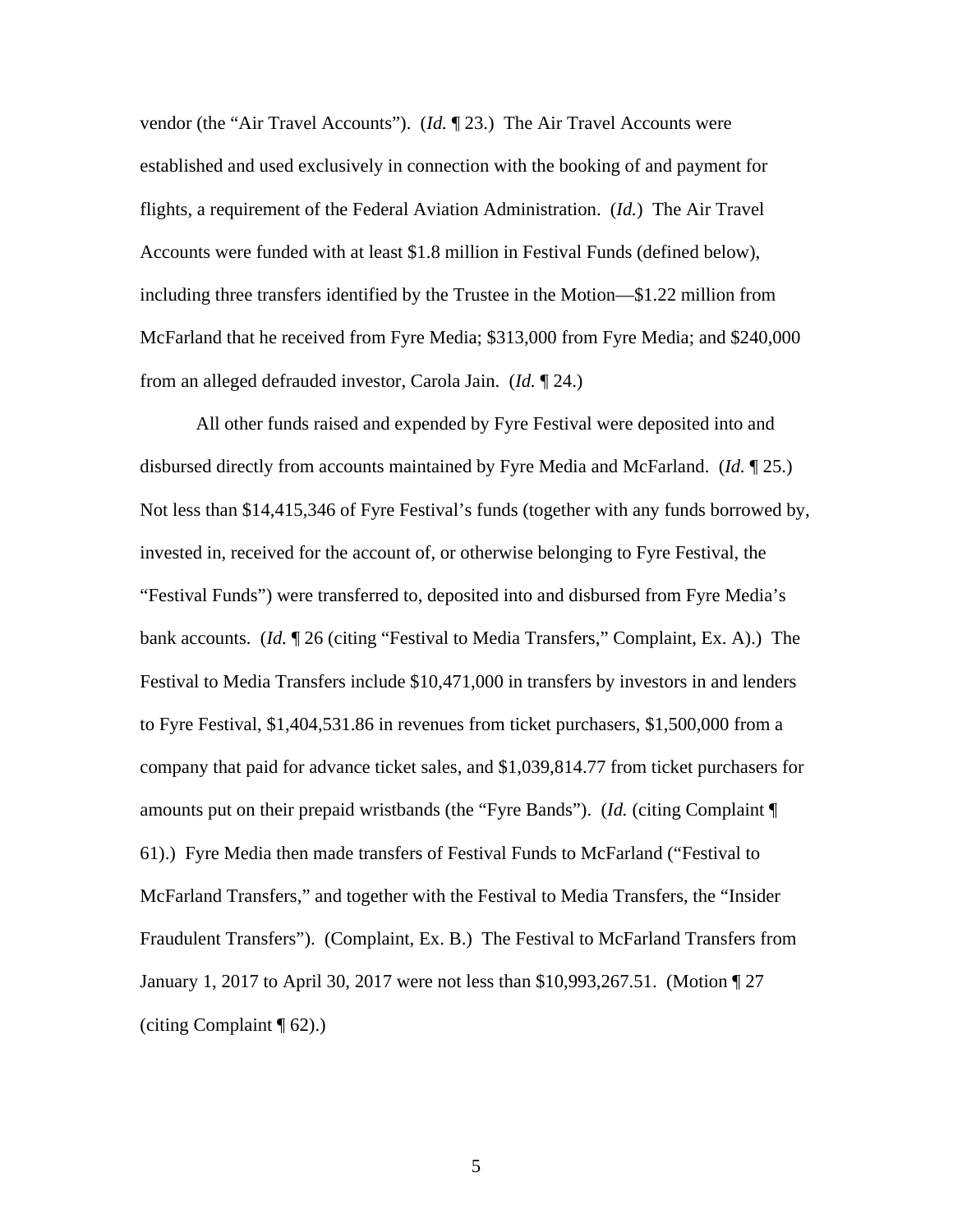The Trustee therefore seeks a declaration that the Festival Funds were and, to the extent that they have not been transferred by Fyre Media or McFarland, are the property of Fyre Festival. The Trustee argues that this relief should be granted because the Festival Funds—which were transferred to the Defendants via the Insider Fraudulent Transfers—were raised by investors in the Fyre Festival, lenders to the Fyre Festival, purchasers of tickets to the Festival, and purchasers of prepaid Fyre Bands. Therefore, the Trustee submits that Festival Funds were or are the property of Fyre Festival. (Motion ¶ 28.)

Second, the Motion seeks entry of an order declaring that the Trustee should have the exclusive right to pursue the avoidance of any transfers of funds by the Defendants for the benefit of Fyre Festival's bankruptcy estate. (*Id.* ¶ 33.) Some of the Festival Funds were used to pay vendors and service providers which provided legitimate and necessary services to the Fyre Festival. (*Id.* ¶ 29.) The Motion lists, however, many services that were paid for but never materialized—musical acts, food, and flights; models and influencers who promoted the Festival at significant cost without disclosing to the public that they were paid for promoting the Festival; and a production company that ultimately used the footage to produce a Netflix documentary. (*Id.* ¶ 30.) The Motion argues that these parties received Festival Funds at the unfair expense of Fyre Festival's defrauded investors, creditors and ticketholders (the expenditures collectively, the "Festival Fraudulent Transfers"). (*Id.*) Further, McFarland commingled in his personal account his assets and the assets of Fyre Festival, Fyre Media and possibly other entities under his control. (*Id.* 131.) During the period where the Festival to McFarland Transfers were made, McFarland spent not less than \$315,645.87 on personal expenses.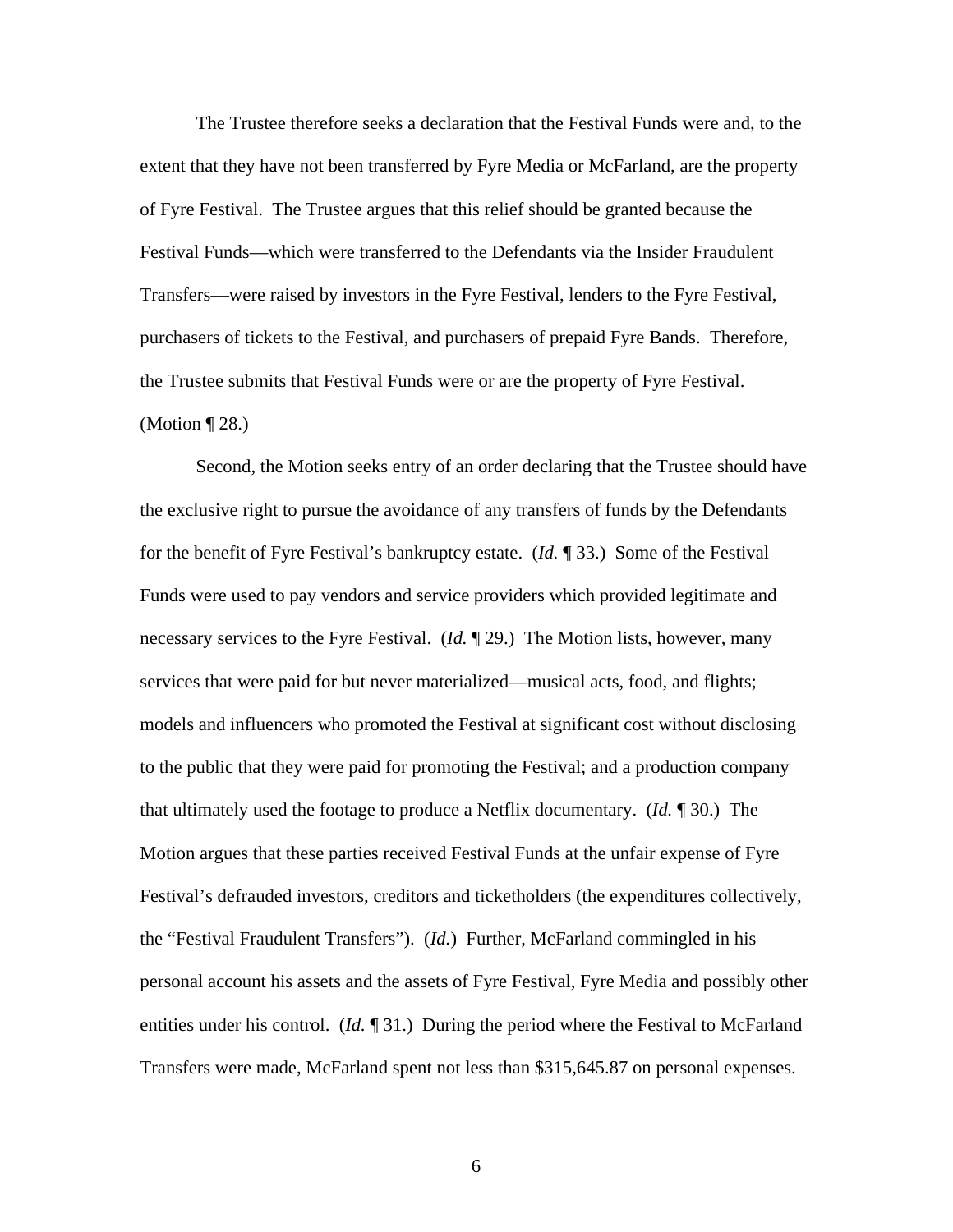(*Id*.) Other Festival Funds were used to make "preferential transfers" to certain of Fyre Festival's creditors, which the Trustee argues should be recovered for the benefit of all of the creditors of Fyre Festival (the "Festival Preferential Transfers"). (*Id.* ¶ 32.)

The Trustee's Proposed Order seeks a declaration that the Trustee has the exclusive right to pursue the recovery of Insider Fraudulent Transfers and Festival Preferential Transfers of the Festival Funds. (*Id.* ¶ 33.) The Trustee submits that such relief should be granted based upon, *inter alia*, the following:

- The Festival Funds are or were the property of Fyre Festival;
- McFarland controlled the financial affairs of both Fyre Festival and Fyre Media;
- McFarland never established separate financial accounts for Fyre Festival and used the financial accounts of Fyre Media for conducting the business of both Fyre Media and Fyre Festival (the "Fyre Entities");
- McFarland deposited a majority of the Festival Funds into the financial accounts of Fyre Media;
- McFarland transferred at least \$10,993,267.51 of the Festival Funds in the account of Fyre Media to his personal financial accounts;
- McFarland commingled the funds of the Fyre Entities and never maintained a separate accounting for each of the Fyre Entities;
- Certain of the Festival Funds disbursed from the accounts of Fyre Media and McFarland were used to make the Insider Fraudulent Transfers and Festival Preferential Transfers that the Trustee intends to pursue recovery of from the ultimate recipients for the benefit of creditors of Fyre Festival; and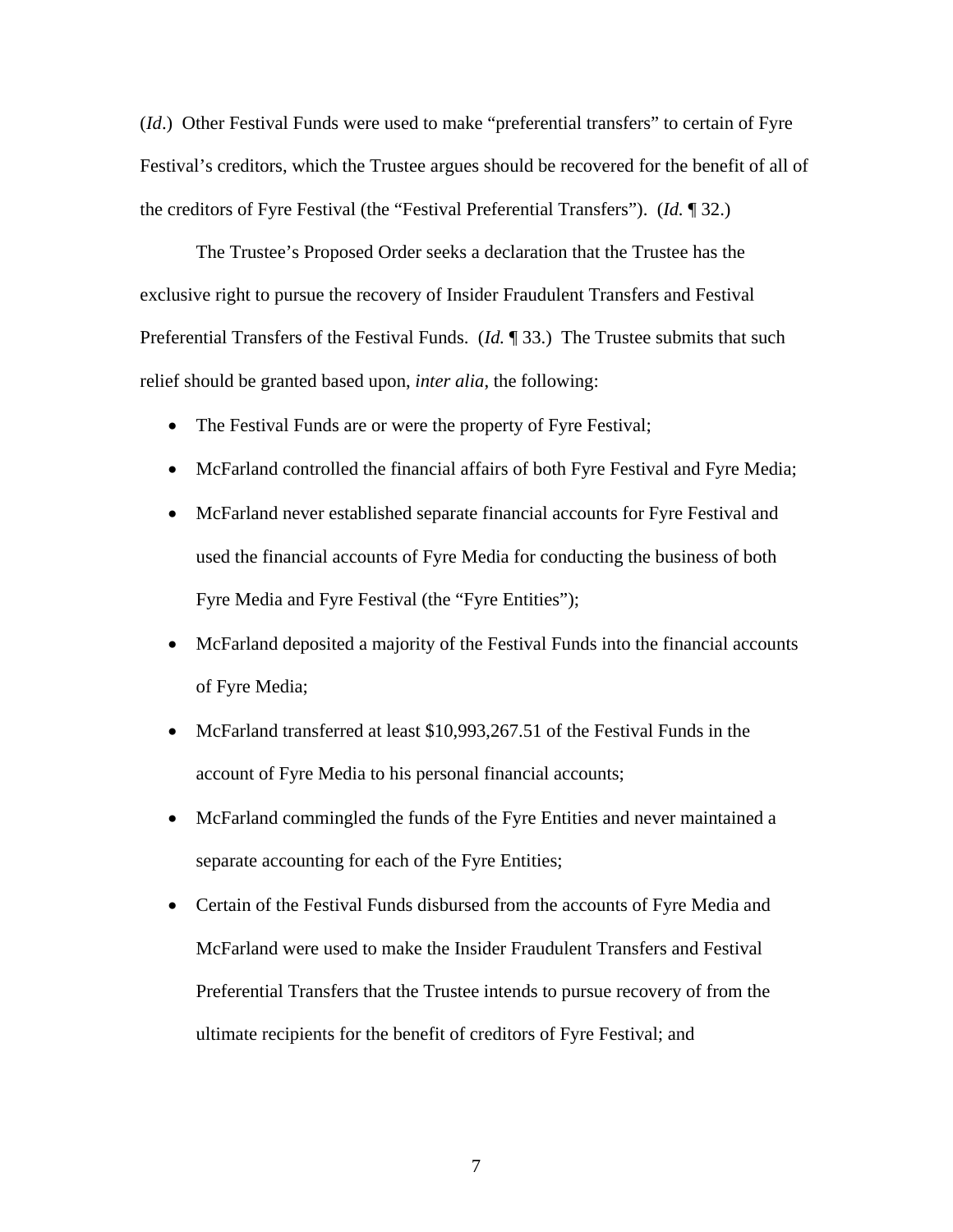Had McFarland deposited and disbursed Festival Funds to and from financial accounts owned by Fyre Festival, then the Trustee would have the exclusive right to pursue the avoidance of the Insider Fraudulent Transfers and the Festival Preferential Transfers.

#### (Motion ¶ 33 (citing Complaint ¶¶ 84–92).)

 Third, the Trustee seeks a judgment against both Defendants, jointly and severally, in the amount of \$10,993,267.51, representing the Festival to McFarland Transfers, and against Fyre Media in the additional amount of \$3,422,079.12, representing the difference between the total Insider Fraudulent Transfers and the Festival to McFarland Transfers, pursuant to sections 544(b), 548(a)(1)(A) and 550 of the Bankruptcy Code and section 276 of the New York Debtor and Creditor Law ("NYDCL"). (Motion ¶ 35.)

Further, the Trustee also seeks an order entitling him to additional default judgments against Defendants on all claims in the Complaint that require additional evidentiary submissions to determine the amount of damages (the "Unliquidated Claims"). $^2$  The Trustee states that he may seek a determination of the amount of the Unliquidated Claims upon a motion on notice to Defendants in the future to the extent that the judgment on the Liquidated Claims would be satisfied. (Motion at 3.)

### **II. LEGAL STANDARD**

This Court recently set forth the legal standard for an entry of a default judgment:

Rule 55 of the Federal Rules of Civil Procedure, made applicable to this adversary proceeding by Bankruptcy Rule 7055, "provides a 'two-step process' for the entry of a judgment against a party

<sup>2</sup> The Unliquidated Claims include: Claim No. 3 (Attorneys' Fees for Avoidance of Conveyance Made with Intent to Defraud – 11 U.S.C. § 544(b), and NYDCL § 276-a); and Claim No. 5 (Breach of Fiduciary Duties). (Motion at 3 n.4; Complaint.)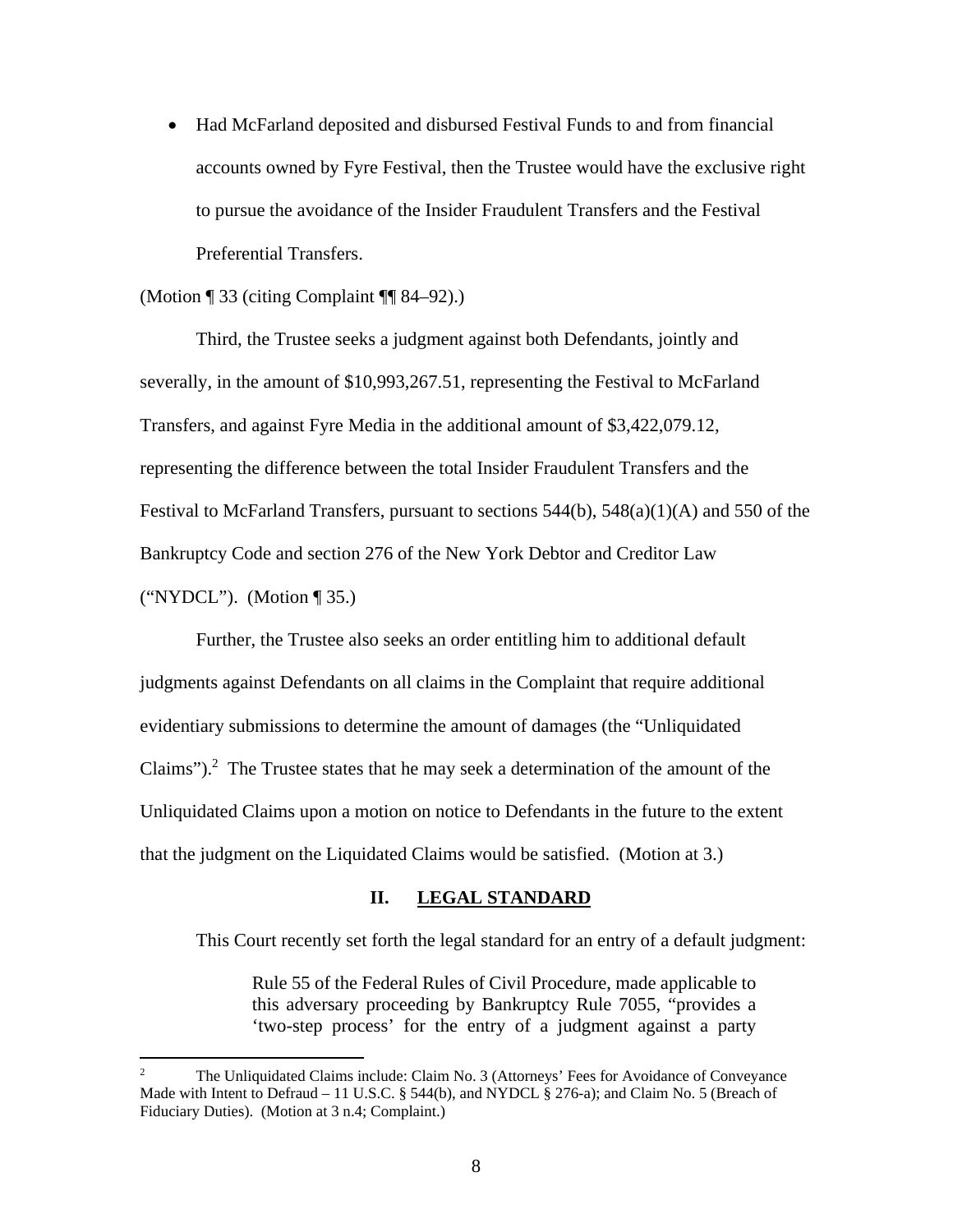that fails to defend: first, the entry of a default, and second, the entry of a default judgment." *City of New York v. Mickalis Pawn Shop, LLC*, 645 F.3d 114, 128 (2d Cir. 2011) (quoting *New York v. Green*, 420 F.3d 99, 104 (2d Cir. 2005)). "The first step, entry of a default, formalizes a judicial recognition that a defendant has, through its failure to defend the action, admitted liability to the plaintiff." *Id.* "The second step, entry of a default judgment, converts the defendant's admission of liability into a final judgment." *Id.* 

A default generally is "an admission of all well-pleaded allegations against the defaulting party." *D.H. Blair & Co. v. Gottdiener*, 462 F.3d 95, 107 (2d Cir. 2006). However, "allegations in the complaint with respect to the amount of the damages are not deemed true." *Credit Lyonnais Sec. (USA), Inc. v. Alcantara*, 183 F.3d 151, 155 (2d Cir. 1999). Accordingly, the trial court "must . . . conduct an inquiry in order to ascertain the amount of damages with reasonable certainty." *Id.* (citing *Transatlantic Marine Claims Agency, Inc. v. Ace Shipping Corp.*, 109 F.3d 105, 111 (2d Cir. 1997)). Ascertaining damages involves two steps: (1) "determining the proper rule for calculating damages on such a claim," and (2) "assessing plaintiff's evidence supporting the damages to be determined under this rule." *Credit Lyonnais*, 183 F.3d at 155.

*Feltman v. Tri-State Emp. Serv., Inc.* (*In re TS Emp., Inc.*), 602 B.R. 840, 844–45 (Bankr.

S.D.N.Y. 2019).

In *Exec. Sounding Bd. Assoc. v. Advanced Mach. & Engineering Co. (In re Oldco M. Corp.)*, 484 B.R. 598, 600 (Bankr. S.D.N.Y. 2012), this Court entered a default judgment against a properly served defendant who failed to respond to the complaint, where the plaintiff filed (i) a proof of service of the summons and complaint on the defendant; (ii) a proof of service of a second summons and complaint on the defendant; (iii) a proof of service of the certificate of default on the defendant; and (iv) a proof of service of the motion for the entry of a default judgment and supporting declaration on the defendant.

Although the Court's opinion in *Oldco M. Corp.* predated the Supreme Court's decision in *Wellness Int'l Network, Ltd. v. Sharif*, 575 U.S. 665 (2015), the Court's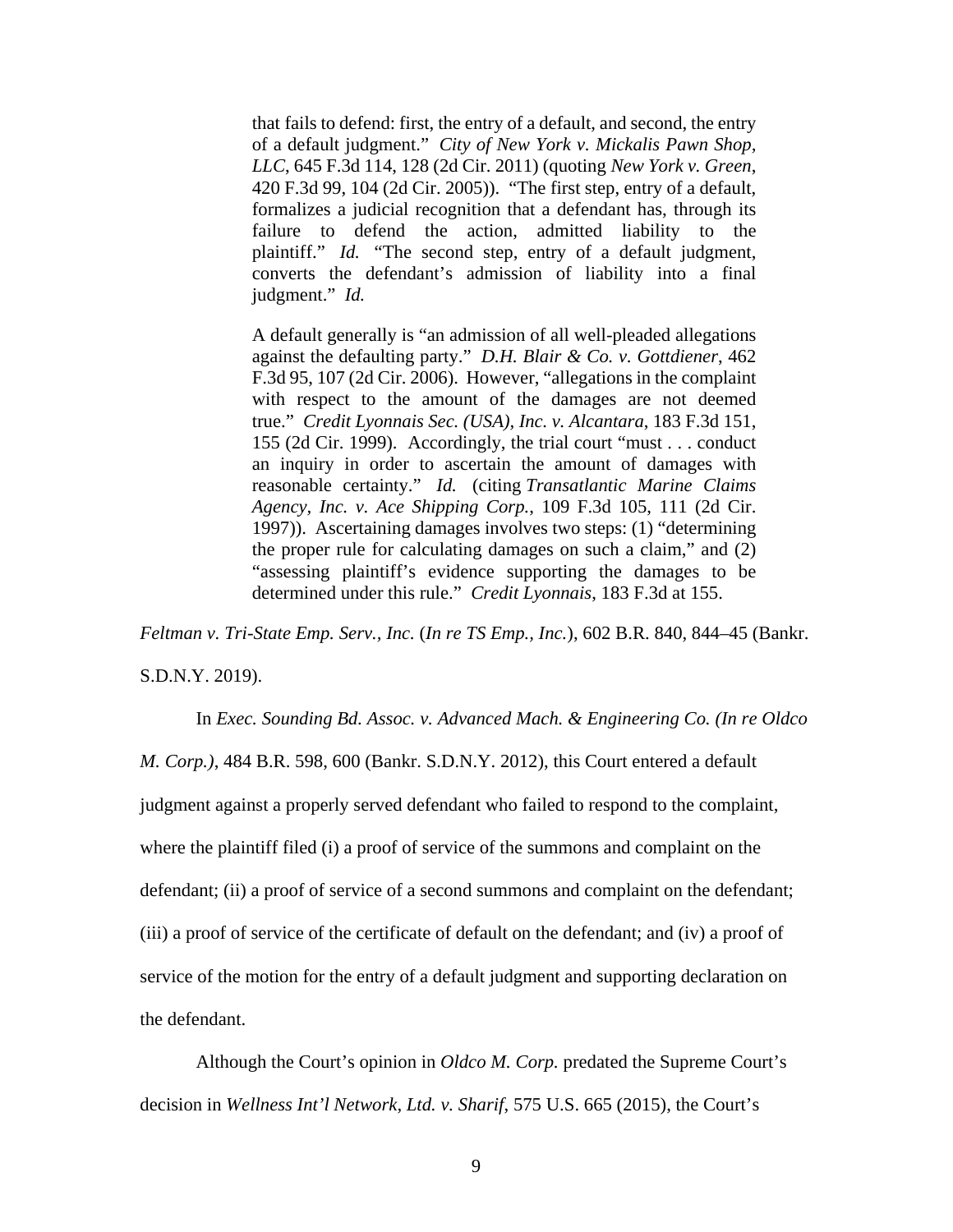reasoning underlying the opinion in *Oldco M. Corp.* remains sound in that bankruptcy judges may enter default judgments based on implied consent resulting from a defendant's failure to respond to a summons and complaint. Other bankruptcy court decisions after *Wellness* have applied *Oldco M. Corp*. and concluded that bankruptcy judges may enter default judgments based on implied consent resulting from a defendant's failure to respond to a summons and complaint. *See, e.g.*, *Reid v. Wolf (In re Wolf)*, 595 B.R. 735, 753 (Bankr. N.D. Ill. 2018); *Campbell v. Carruthers (In re Campbell*), 553 B.R. 448, 452–53 (Bankr. M.D. Ala. 2016); *Hopkins v. M & A Ventures*, *dba Hiwide Transp. Ltd. (In re Hoku Corp.)*, AP No. 15-08043-JDP, 2015 WL 8488949, at \*12 (Bankr. D. Idaho Dec. 10, 2015).

#### **III. DISCUSSION**

The Trustee is entitled to entry of a Default Judgment. The Complaint was properly served on Defendants and they failed to timely respond to the Complaint. All well-pleaded allegations in the Complaint are admitted and deemed to be true.

With respect to the request for declaratory relief, the moving papers clearly establish that the Festival Funds, to the extent they were not transferred, were and are property of the Debtor's estate. And, to the extent that they were transferred, the Trustee has the exclusive right to seek to recover Festival Funds that were transferred that may be recoverable as preferential or fraudulent transfers.

The Trustee seeks to recover fraudulent transfers under sections 544(b), 548(a)(1)(A) and 550 of the Bankruptcy Code and section 276 of the NYDCL. Section 544(b)(1) of the Bankruptcy Code incorporates "applicable law," and NYDCL applies in this adversary proceeding. 11 U.S.C.  $\S$  544(b)(1). The Complaint alleges that transfers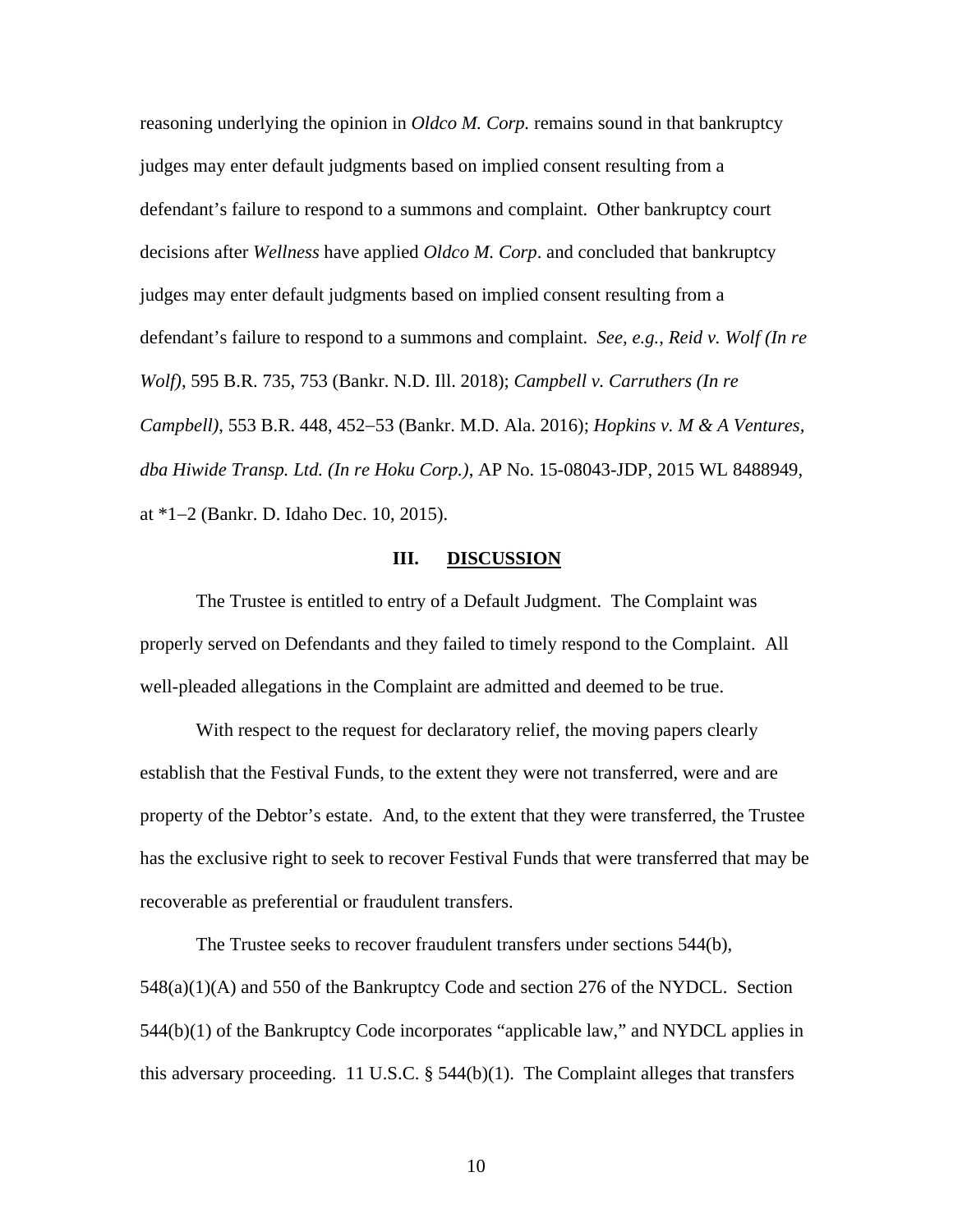were made with the actual intent to hinder or delay present or future creditors of the Debtor within the meaning of section 276 of NYDCL. (*See* Complaint ¶¶ 51–57, 70–80.) "Liability for an actual fraudulent transfer under section 276 of the NYDCL is established if a transfer is made with intent to defraud on the part of the transferor. A default generally is an admission of all well-pleaded allegations against the defaulting party." *In re TS Emp., Inc.*, 602 B.R. at 845 (citing *In re Sharp Int'l Corp.*, 403 F.3d 43, 56 (2d Cir. 2005)) (some internal citations omitted). Here, the Defendants failed to respond to the well-pleaded allegations of actual fraudulent transfer under section 276 of the NYDCL. (*See* Motion ¶ 17.) This establishes the Defendants' liability for actual fraudulent transfers under section 276 of NYDCL.

The Motion also sets forth the proper damages rule. "To ascertain damages, the Court carries out the first step—'determining the proper rule for calculating damages . . . .' *Credit Lyonnais*, 183 F.3d at 155. After establishing the Defendants' liability for an actual or constructive fraudulent transfer under sections 273 or 276 of NYDCL, the Court calculates the amount of damages by determining 'the amount of monies wrongfully received by the various transferees.'" *In re TS Emp., Inc.*, 602 B.R. at 846 (quoting *Fed. Nat'l Mortg. Ass'n v. Olympia Mortg. Corp.*, No. 04-CV-4971 NG MDG, 2014 WL 2594340, at \*5 (E.D.N.Y. June 10, 2014)) (some internal citations omitted).

"[T]he Court carries out the second step in ascertaining the damages by 'assessing plaintiff's evidence supporting the damages to be determined under this rule.'" *In re TS Emp., Inc.*, 602 B.R. at 847 (quoting *Credit Lyonnais*, 183 F.3d at 155). "To determine the amount of damages recoverable from a transferee, courts may rely on financial records reflecting the amount of the transfers made to the transferee." *Id.* at 846.